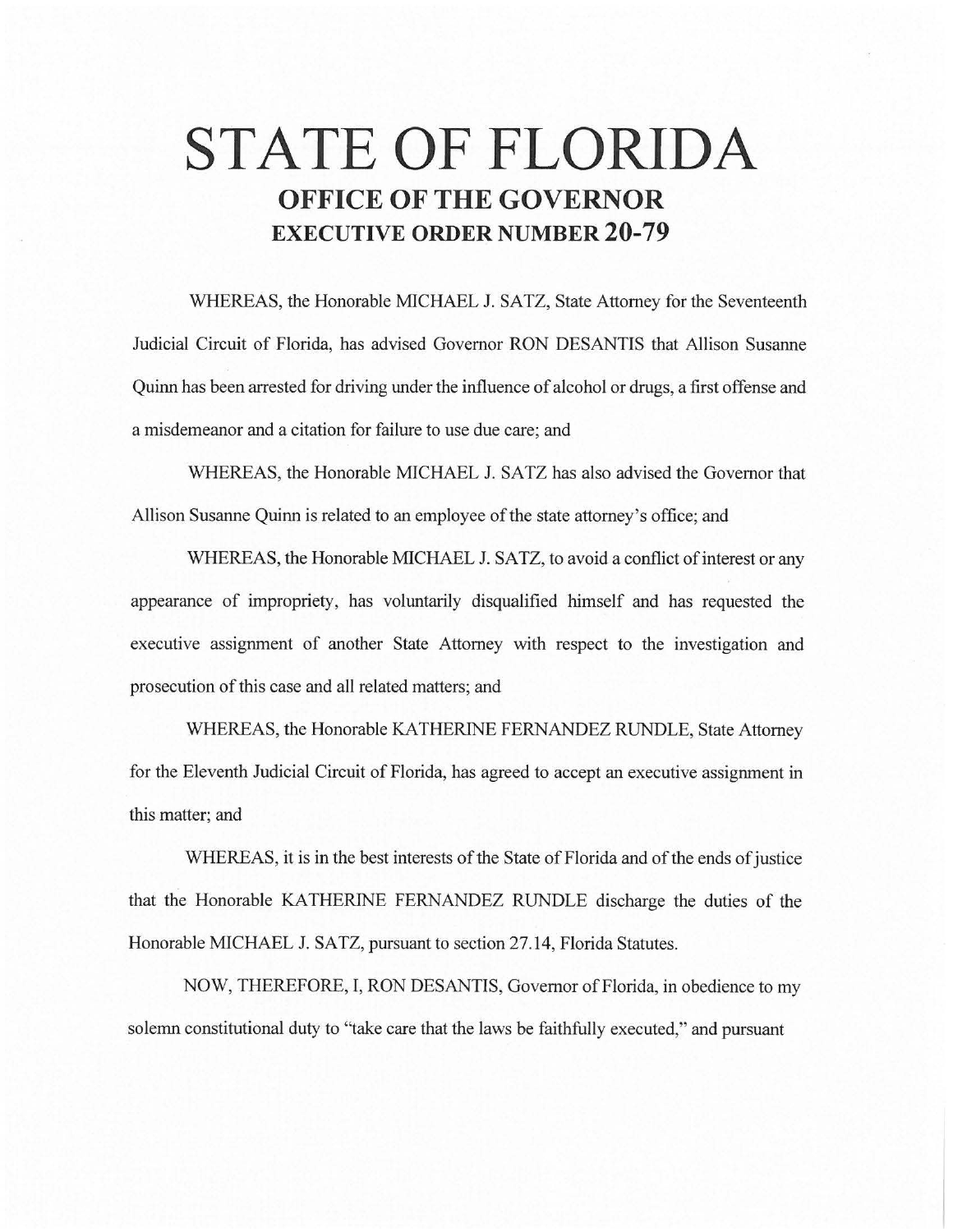to the Constitution and laws of the State of Florida, issue the following Executive Order, effective immediately:

## Section 1.

The Honorable KATHERINE FERNANDEZ RUNDLE, State Attorney for the Eleventh Judicial Circuit of Florida, referred to as the "Assigned State Attorney," is assigned to discharge the duties of the Honorable MICHAEL J. SATZ, State Attorney for the Seventeenth Judicial Circuit of Florida, as they relate to the investigation, prosecution, and all matters related to Allison Susanne Quinn.

#### Section 2.

The Assigned State Attorney or one or more Assistant State Attorneys and Investigators, who have been designated by the Assigned State Attorney, shall proceed immediately to the Seventeenth Judicial Circuit of Florida, and are vested with the authority to perform the duties prescribed herein.

## Section 3.

All residents of the Seventeenth Judicial Circuit are requested, and all public officials are directed, to cooperate and render whatever assistance is necessary to the Assigned State Attorney, so that justice may be served.

### Section 4.

The period of this Executive Assignment shall be for one (1) year, to and including March 23, 2021.